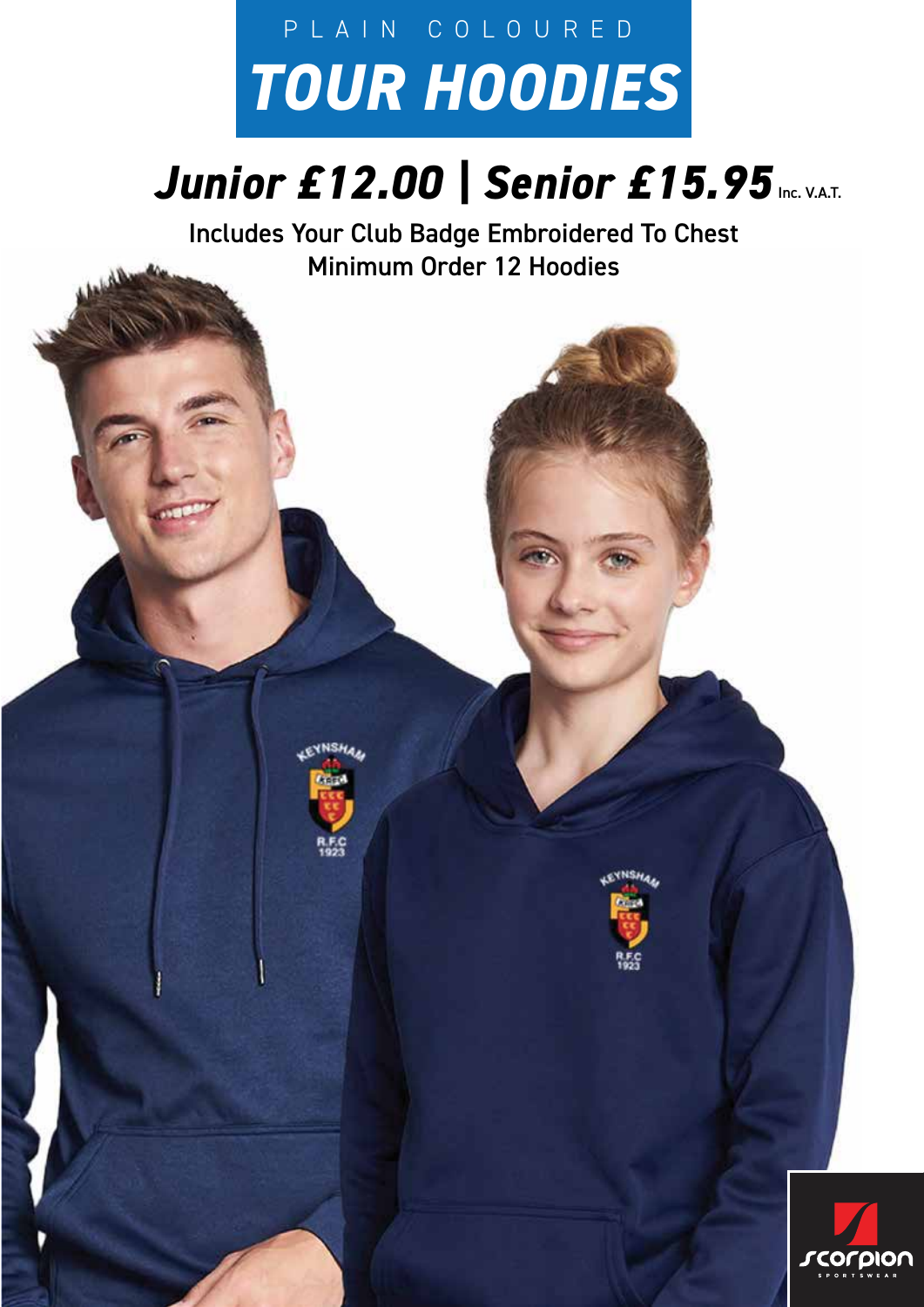#### *COLOURS AVAILABLE:*



**Scorpion Sports™** 19 Binns Close, Coventry CV4 9TB Tel: 024 7647 3647 sales@scorpionsports.co.uk